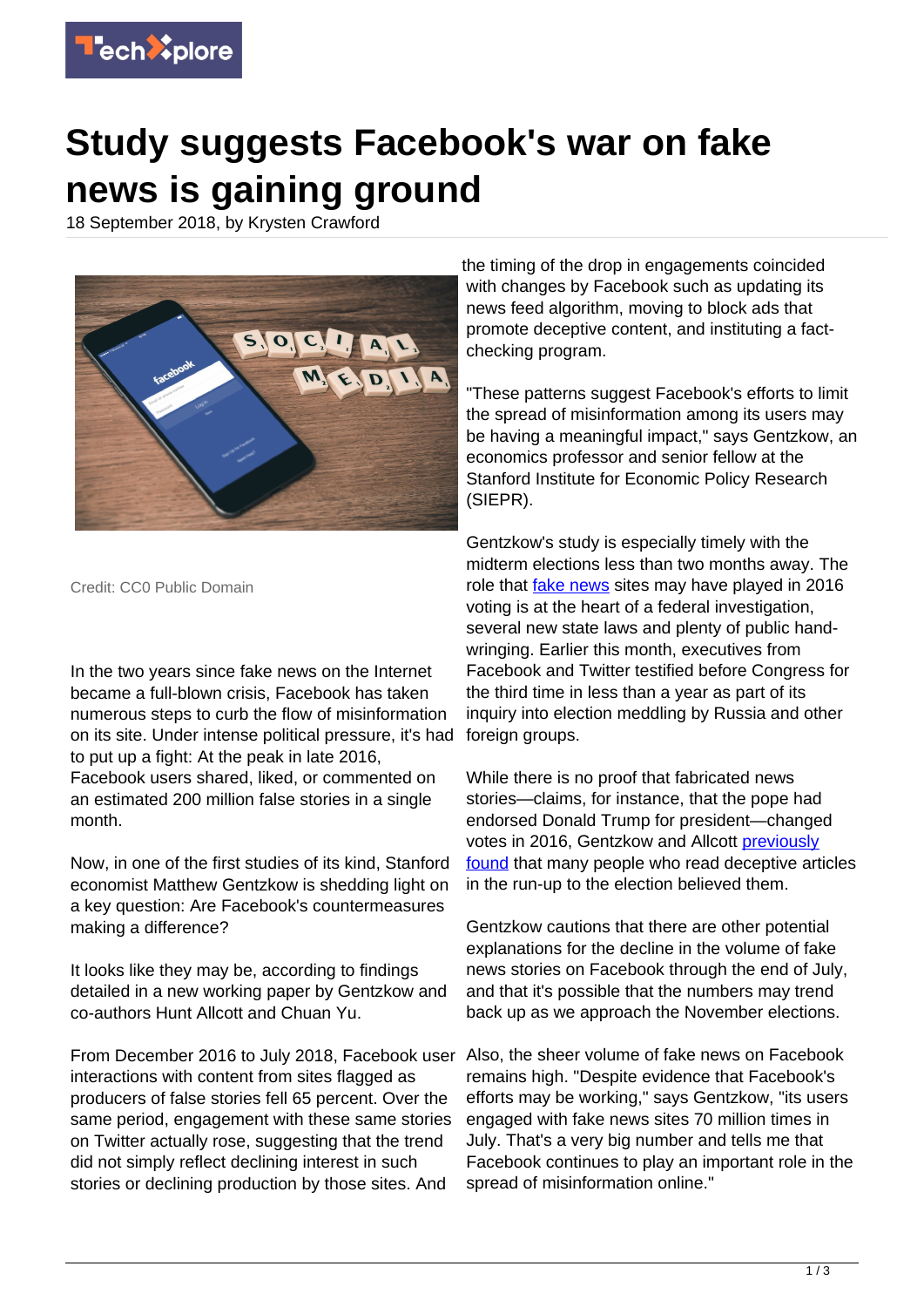

## **The world of fake news**

For the study, Gentzkow and his collaborators—Allcott of New York University and Yu, a Stanford Ph.D. candidate and former predoctoral research fellow at SIEPR—analyzed 570number of monthly false news engagements fell by websites that were identified as producers of [false](https://techxplore.com/tags/false+news/) [news](https://techxplore.com/tags/false+news/) on lists posted by PolitiFact, Buzzfeed and others. Then they pulled traffic data from January 2015 to July 2018 and counted the times Facebook And when the researchers double checked for users interacted with deceptive content—for example, by sharing or liking a story.

They found that monthly interactions with the fake news sites rose steadily on Facebook for two years before peaking at 200 million in late 2016 and falling to 70 million this summer.

The study doesn't look at what exactly Facebook might be getting right in its attempts to combat fake news. But Gentzkow says a series of algorithm changes, such as featuring posts from users' friends and family more prominently than other public content, may be working.

Gentzkow is hesitant to draw definitive conclusions about the data for a reason. It's possible, he notes, that other factors beyond Facebook's control contributed to—or even drove—the drop in the volume of misinformation on the platform. For example, once the election was over, the demand for false news stories may have fallen as users lost interest in highly partisan stories. It's possible, too, that the data missed new sources of fake news, including sites that switched to a different domain.

## **A surprising comparison to Twitter**

One way the researchers addressed the study's potential limitations was to track shares of the same false stories on Twitter from December 2016 to July 2018. If neither Facebook nor Twitter did anything to counter misinformation, then both would hypothetically experience changes in user interactions with the fake news sites to the same degree. Similarly, if a creator of false news suddenly changed its domain name to avoid detection, traffic sourced to the original site would decline for both social media platforms.

Surprisingly, the data showed that while both Facebook and Twitter saw increases in user interactions with false news leading up to the 2016 election, their engagement numbers diverged sharply over the next 18 months. Facebook's 130 million over the next 18 months, while Twitter's continued to rise.

potentially similar patterns in user engagement with other news, business or culture sites on the two social media platforms, they found that interactions remained relatively stable during the same period. There were no dramatic swings.

"This tells us that something happened on Facebook to slow the diffusion of misinformation," says Gentzkow. "It's a necessary first step to a better understanding of the problem of fake news online and how to stop it."

Next up, he says, is a follow-up study that looks at how users engaged with [news](https://techxplore.com/tags/news/) on Facebook and Twitter from mid-summer through year end.

Provided by Stanford University